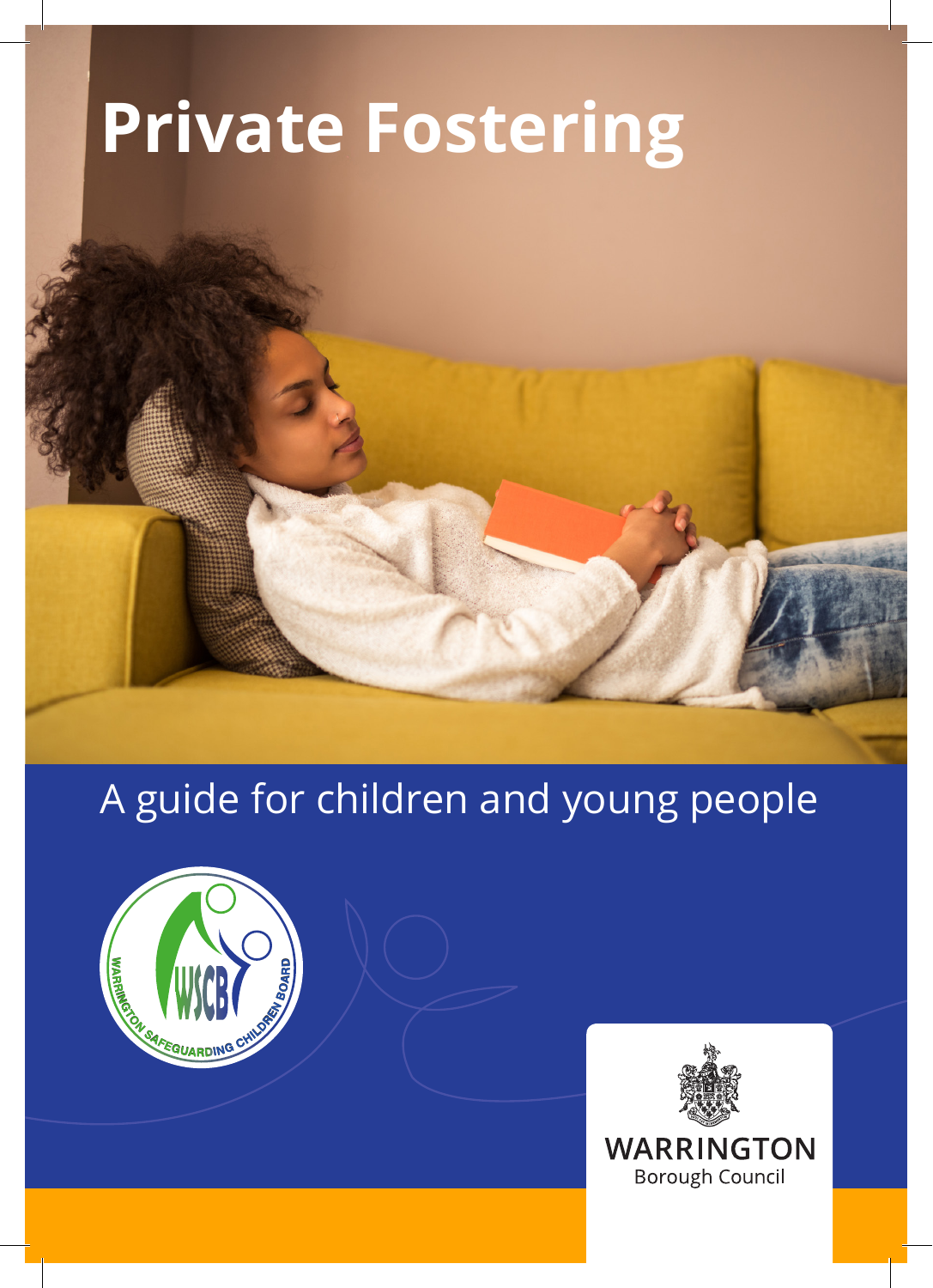# **What is private fostering?**

Sometimes children or young people go to stay with someone else who is not a close relative. If you are likely to stay in this person's home for 28 days or longer and you are under 16 years (or 18 if disabled) the law calls this Private Fostering. The person who looks after you is a private foster carer and the law says that the council must be told because it is their job to make sure that children are looked after properly.

# **Why are children privately fostered?**

There can be lots of different reasons for being privately fostered, for example:

- You are a teenager and there are lots of rows at home so you go to stay with your friend's family
- Your mum or dad is ill and cannot look after you so you go to stay with a neighbour or family friend
- You have been sent to this country to stay with a friend,

distant relative or another adult because there is no-one to look after you in your home country

• Your parents have sent you here to support your education or to have medical treatment.

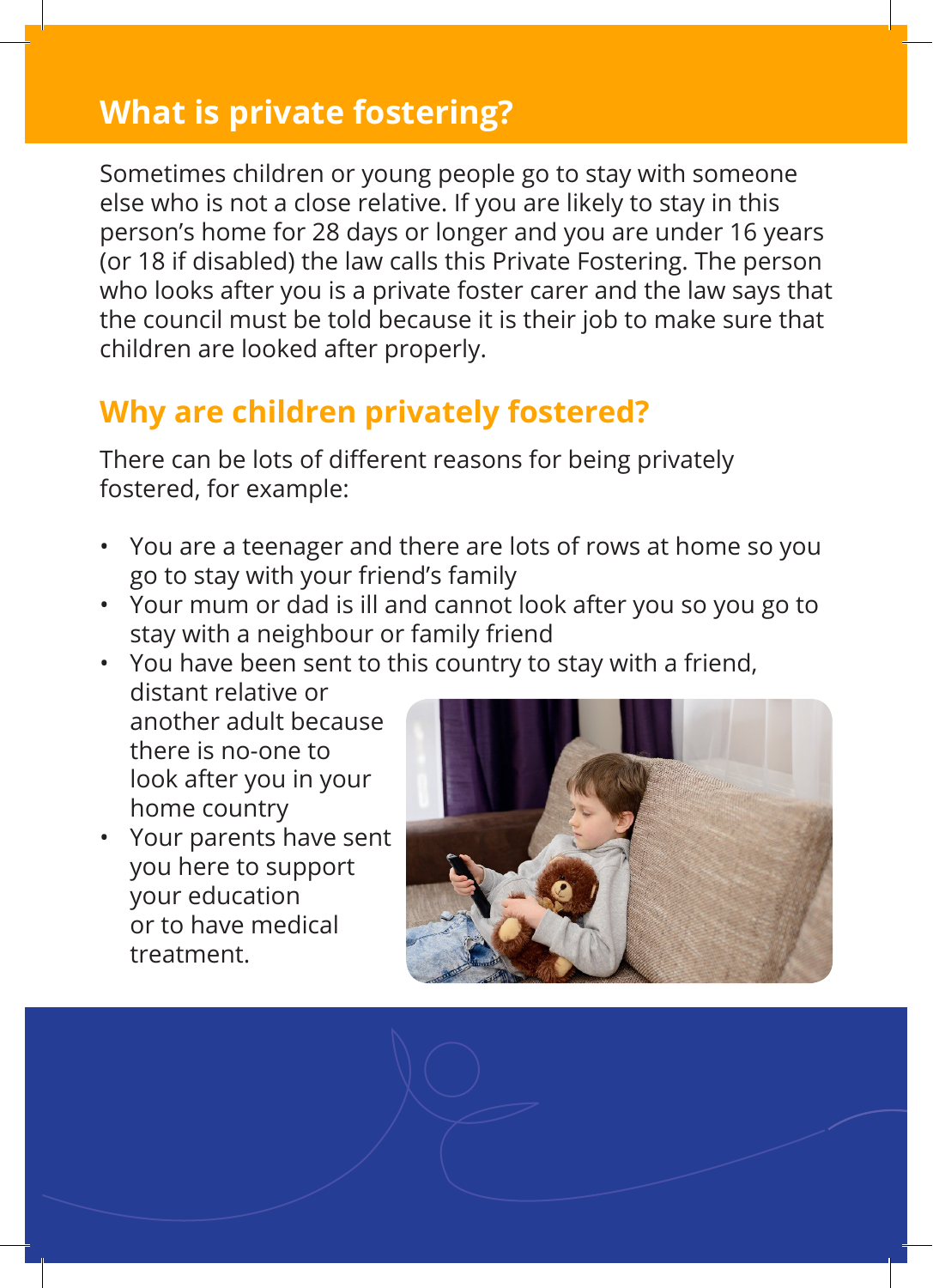#### **Is Private Fostering the same as foster care?**

No, they are different. When you are privately fostered, social workers don't arrange where you live but they do have to make sure it's safe for you.

### **What will my private foster carers do for me?**

The people you live with should look after you like their own child. This includes:

- having regular meals
- making sure you have a bed of your own and clean clothes
- making sure you go to school
- making sure you go to the doctor or hospital if needed
- making sure you go to the dentist and optician as necessary
- helping you to stay in touch with your family
- helping you to follow any religion or customs that are important to you

#### **What will my family do for me?**

Your family are still legally responsible for you and should stay in contact with you.

#### **Who needs to know I'm privately fostered?**

The law says that the council have to be told about every child or young person who is privately fostered and that every privately fostered child or young person should have their own social worker.